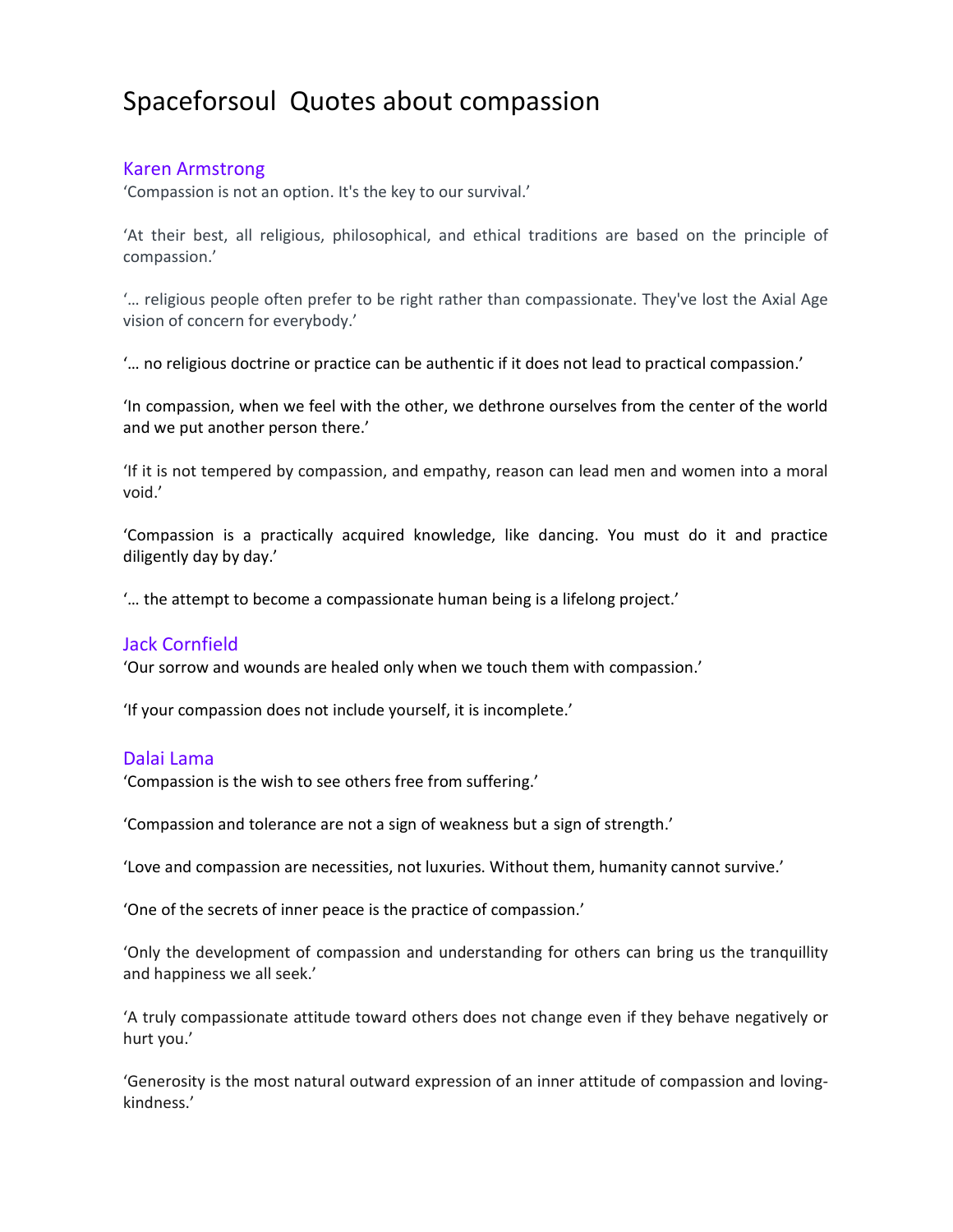# Albert Einstein

'Our task must be to free ourselves from this prison by widening our circle of compassion to embrace all living creatures and the whole of nature in its beauty.'

## Robert Frost

'There never was any heart truly great and generous, that was not also tender and compassionate.'

# Thich Nhat Hahn

'Compassion is a verb.'

'Compassion is a mind that removes the suffering that is present in the other. The essence of love and compassion is understanding, the ability to recognize the physical, material and psychological suffering of others, to put ourselves 'inside the skin' of the other… Shallow observation as an outsider is not enough to see their suffering. We must become one with the object of our observation. When we are in contact with another's suffering, a feeling of compassion is born in us.'

# Martin Luther King

'True compassion is more than flinging a coin to a beggar; it comes to see that an edifice which produces beggars needs restructuring.'

## Thomas Merton

'Compassion is the keen awareness of the interdependence of all things.'

#### Henri Nouwen

'Compassion asks us to go where it hurts, to enter into the places of pain, to share in brokenness, fear, confusion, and anguish. Compassion challenges us to cry out with those in misery, to mourn with those who are lonely, to weep with those in tears. Compassion requires us to be weak with the weak, vulnerable with the vulnerable, and powerless with the powerless. Compassion means full immersion in the condition of being human.'

'Action with and for those who suffer is the concrete expression of the compassionate life and the final criterion of being a Christian.'

'Compassion can never coexist with judgement because judgement creates the distance, the distinction, which prevents us from really being with the other.'

'When we honestly ask ourselves which person in our lives mean the most to us, we often find that it is those who, instead of giving advice, solutions, or cures, have chosen rather to share our pain and touch our wounds with a warm and tender hand. The friend who can be silent with us in a moment of despair or confusion, who can stay with us in an hour of grief and bereavement, who can tolerate not knowing, not curing, not healing and face with us the reality of our powerlessness, that is a friend who cares.'

'The joy that compassion brings is one of the best-kept secrets of humanity. It is a secret known only to a very few people, a secret that has to be rediscovered over and over again.'